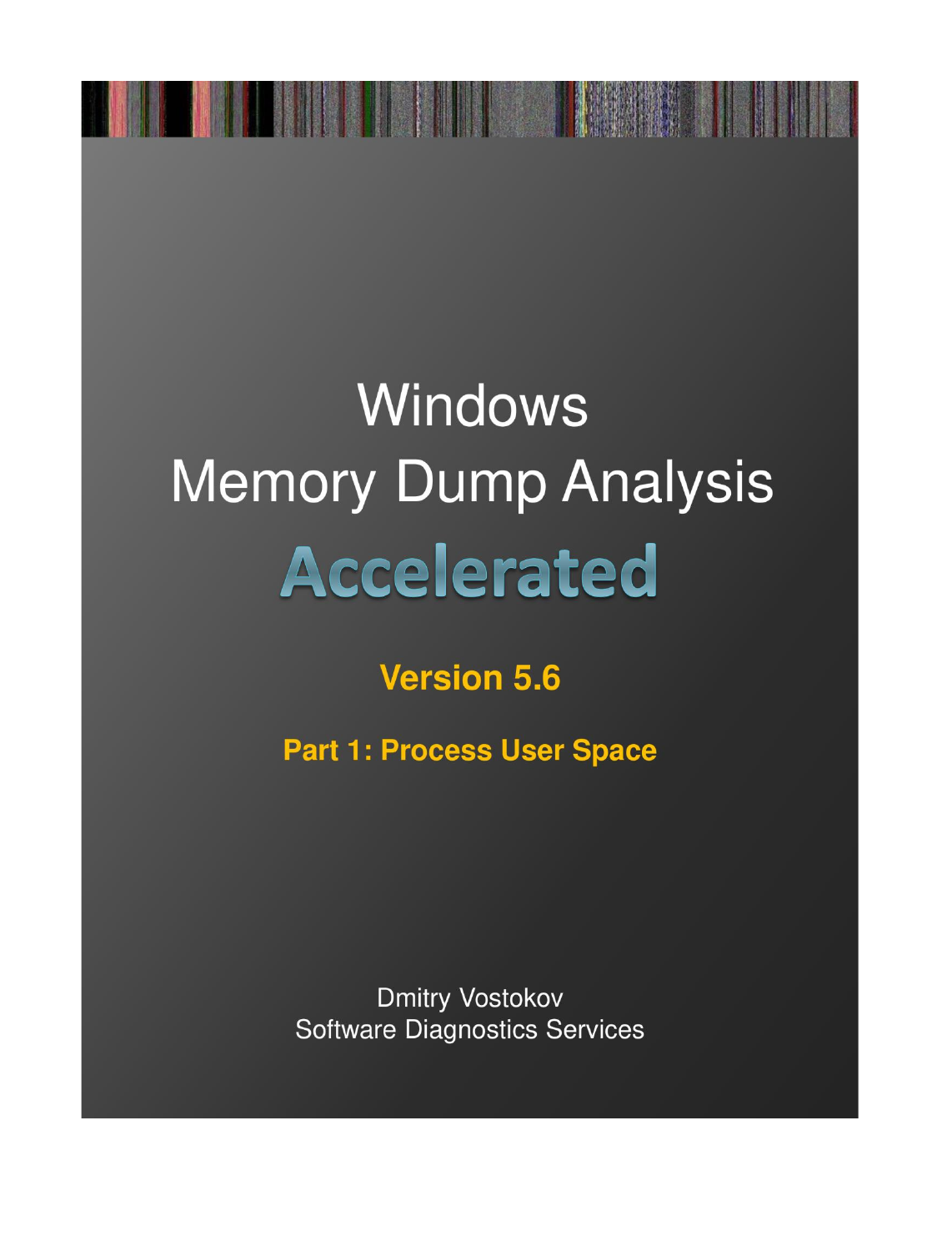Published by OpenTask, Republic of Ireland

Copyright © 2022 by OpenTask

Copyright © 2022 by Software Diagnostics Services

Copyright © 2022 by Dmitry Vostokov

All rights reserved. No part of this book may be reproduced, stored in a retrieval system, or transmitted, in any form or by any means, without the prior written permission of the publisher.

Product and company names mentioned in this book may be trademarks of their owners.

OpenTask books and magazines are available through booksellers and distributors worldwide. For further information or comments, send requests to press@opentask.com.

A CIP catalog record for this book is available from the British Library.

ISBN-l3: 978-1-912636-97-6 (Paperback)

Revision 5.60 (May 2022)